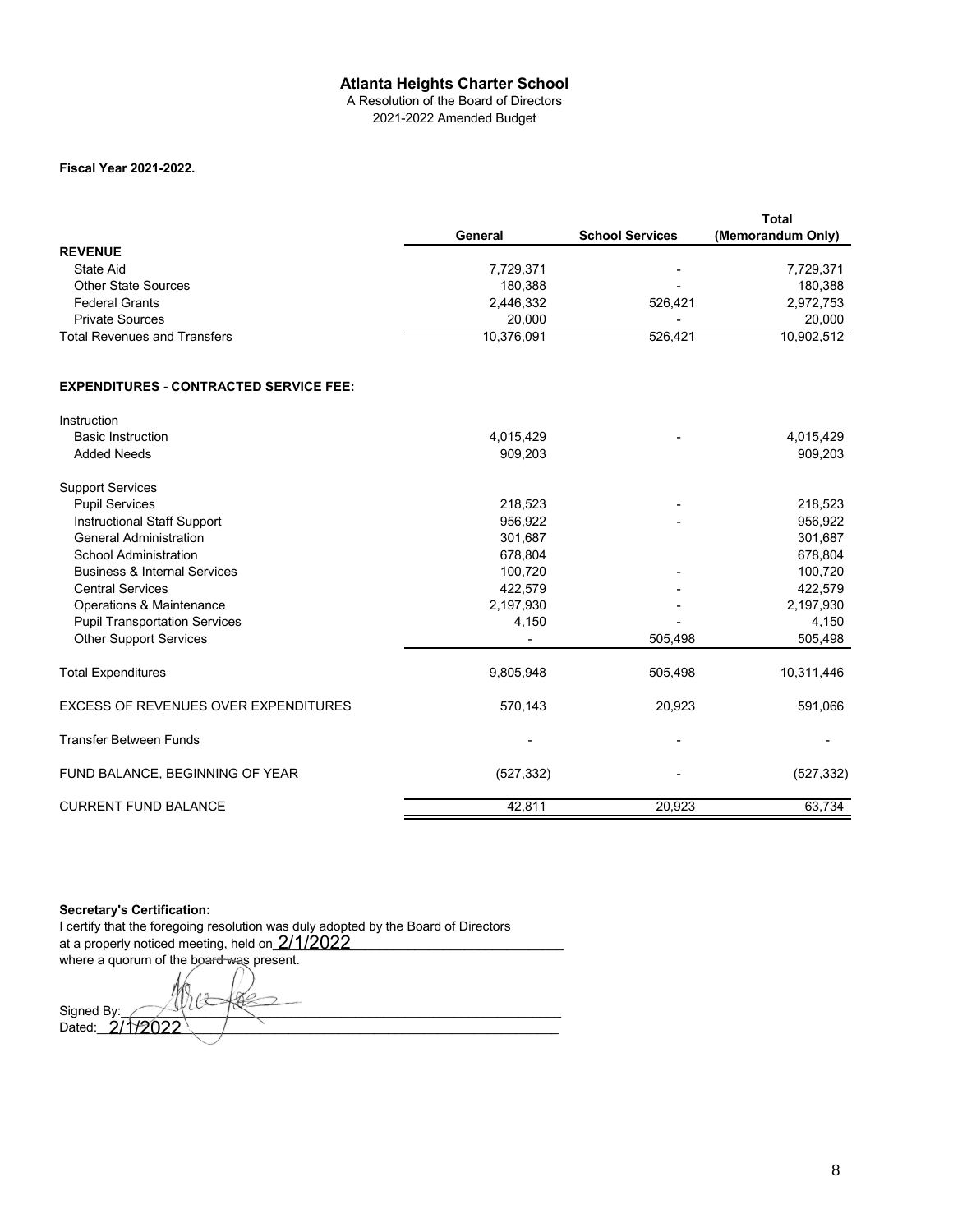## **Atlanta Heights Charter School**

2021-2022 Amended Budget Detail

|                                                                                                      | 2021-2022<br>Amended |
|------------------------------------------------------------------------------------------------------|----------------------|
| <b>General Fund</b>                                                                                  |                      |
| <b>REVENUE</b><br><b>State Aid</b><br>Revenue from State Sources                                     | 7,729,371<br>180,388 |
| Restricted-Federal 'Pass thru' Grants - Title I                                                      | 630,935              |
| Restricted-Federal 'Pass thru' Grants - Title II<br>Restricted-Federal 'Pass thru' Grants - Title IV | 57,165<br>37,220     |
| Restricted-Federal 'Pass thru' Grants - IDEA                                                         | 131,890              |
| Restricted-Federal 'Pass thru' Grants - CSP COVID<br>Restricted-Federal 'Pass thru' Grants - ESSER   | 99,165<br>1,489,957  |
| <b>Revenue from Private Sources</b>                                                                  | 20,000               |
| <b>Total Revenue &amp; Other Transactions</b>                                                        | 10,376,091           |
| <b>EXPENDITURES</b>                                                                                  |                      |
| <b>Basic Instruction</b>                                                                             |                      |
| Salaries, Taxes, & Benefits                                                                          | 3,541,193            |
| <b>Local Meetings</b><br>Printing and Binding                                                        | 7,655<br>30,400      |
| <b>Teaching Supplies</b>                                                                             | 262,387              |
| <b>Textbooks</b>                                                                                     | 33,314               |
| Software & Equipment                                                                                 | 1,275                |
| <b>Equipment Lease</b><br>Dues/Memberships                                                           | 55,530<br>4,080      |
| Field trips                                                                                          | 9,850                |
| <b>Contracted Services</b>                                                                           | 30,265               |
| <b>Employment Expenses</b>                                                                           | 1,680                |
| Finger Printing & Background Checks                                                                  | 2,800                |
| <b>Board Funds</b>                                                                                   | 35,000               |
| <b>Total - Basic Instruction</b>                                                                     | 4,015,429            |
| <b>Added Needs</b>                                                                                   |                      |
| <b>Compensatory Education</b>                                                                        |                      |
| Salaries, Taxes, & Benefits<br><b>Teaching Supplies</b>                                              | 355,781<br>182,209   |
| <b>Subtotal - Compensatory Education</b>                                                             | 537,990              |
| <b>Special Education</b>                                                                             |                      |
| Salaries, Taxes, & Benefits                                                                          | 366,932              |
| <b>Local Meetings</b>                                                                                | 375                  |
| Workshops and Conferences                                                                            | 1,116                |
| <b>Teaching Supplies</b>                                                                             | 2,380<br>410         |
| Software & Equipment<br><b>Subtotal - Special Education</b>                                          | 371,213              |
| Total - Added Needs                                                                                  | 909,203              |
| <b>Pupil Services</b>                                                                                |                      |
| <b>Occupational Therapist Services</b>                                                               | 43,380               |
| <b>Psychological Services</b><br>Speech Pathology                                                    | 48,180<br>86,770     |
|                                                                                                      |                      |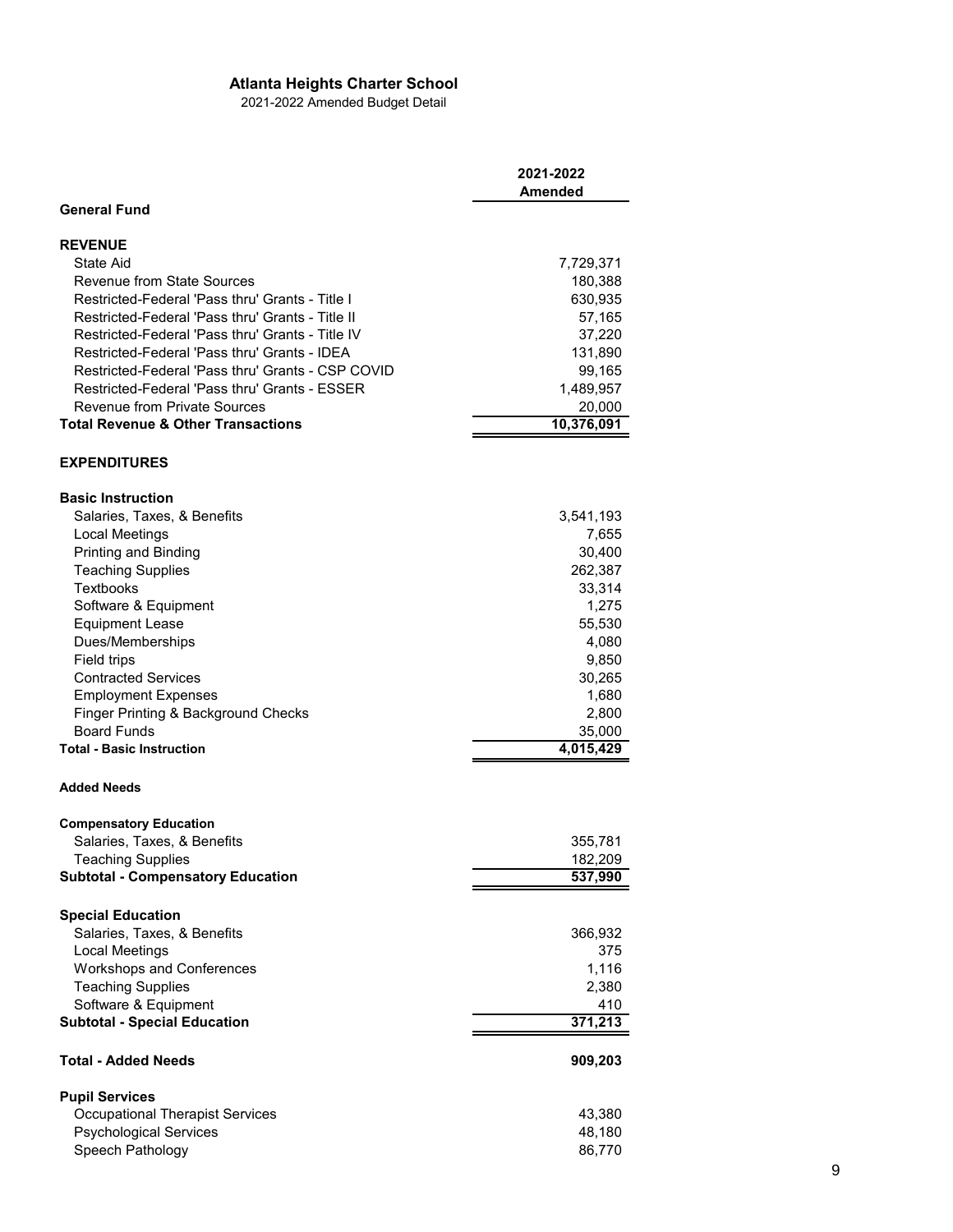| Social Work Services                              | 40,193               |
|---------------------------------------------------|----------------------|
| <b>Total - Pupil Services</b>                     | $\overline{218,523}$ |
|                                                   |                      |
| <b>Instructional Staff Support</b>                |                      |
| Salaries, Taxes, & Benefits                       | 519,324              |
| <b>Workshops and Conferences</b>                  | 6,265                |
| Improvement of Instruction                        | 179,838              |
| <b>Professional Development</b>                   | 119,549              |
| <b>Library Books</b>                              | 4,000                |
| Library                                           | 450                  |
| Technology                                        | 76,293               |
| <b>Special Education</b>                          | 30,606               |
| Recess Aides                                      | 20,597               |
| <b>Total - Instructional Staff Support</b>        | 956,922              |
| <b>General Administration</b>                     |                      |
| <b>Board of Education</b>                         |                      |
| <b>Board of Education Administration</b>          |                      |
|                                                   | 53,455               |
| Legal Fees<br>Audit                               | 5,750                |
|                                                   | 10,200<br>500        |
| Travel & Expense Staff                            |                      |
| Insurance<br><b>Subtotal - Board of Education</b> | 11,900               |
|                                                   | 81,805               |
| <b>Executive Administration</b>                   |                      |
| Executive Administration                          | 65,295               |
| Oversight Fee                                     | 154,587              |
| <b>Subtotal - Executive Administration</b>        | 219,882              |
|                                                   |                      |
| Total - General Administration                    | 301,687              |
| <b>School Administration</b>                      |                      |
| <b>Office of the Principal</b>                    |                      |
| Salaries, Taxes, & Benefits                       | 296,545              |
| Local Meetings                                    | 10,500               |
| <b>Workshops and Conferences</b>                  | 5,198                |
| Mailing                                           | 5,760                |
| Printing & Binding                                | 2,100                |
| <b>Office Supplies</b>                            | 6,400                |
| Dues/Memberships                                  | 3,500                |
| Advertising                                       | 90,110               |
| <b>Contracted Services</b>                        | 58,498               |
| <b>Bank Charges</b>                               | 640                  |
| <b>Subtotal - Office of the Principal</b>         | 479,251              |
|                                                   |                      |
| <b>Other School Administration</b>                |                      |
| Admissions & Other Administrative Support         | 165,105              |
| Salaries, Taxes, & Benefits                       | 31,207               |
| Local Meetings                                    | 500                  |
| Workshops and Conferences                         | 741                  |
| Printing & Binding                                | 2,000                |
| <b>Subtotal - Other School Administration</b>     | 199,553              |
| <b>Total - School Administration</b>              | 678,804              |
| <b>Business &amp; Internal Services</b>           |                      |
| <b>Fiscal Services</b>                            | 96,999               |
| <b>Internal Distribution Services</b>             | 3,721                |
| <b>Total - Business &amp; Internal Services</b>   | 100,720              |
|                                                   |                      |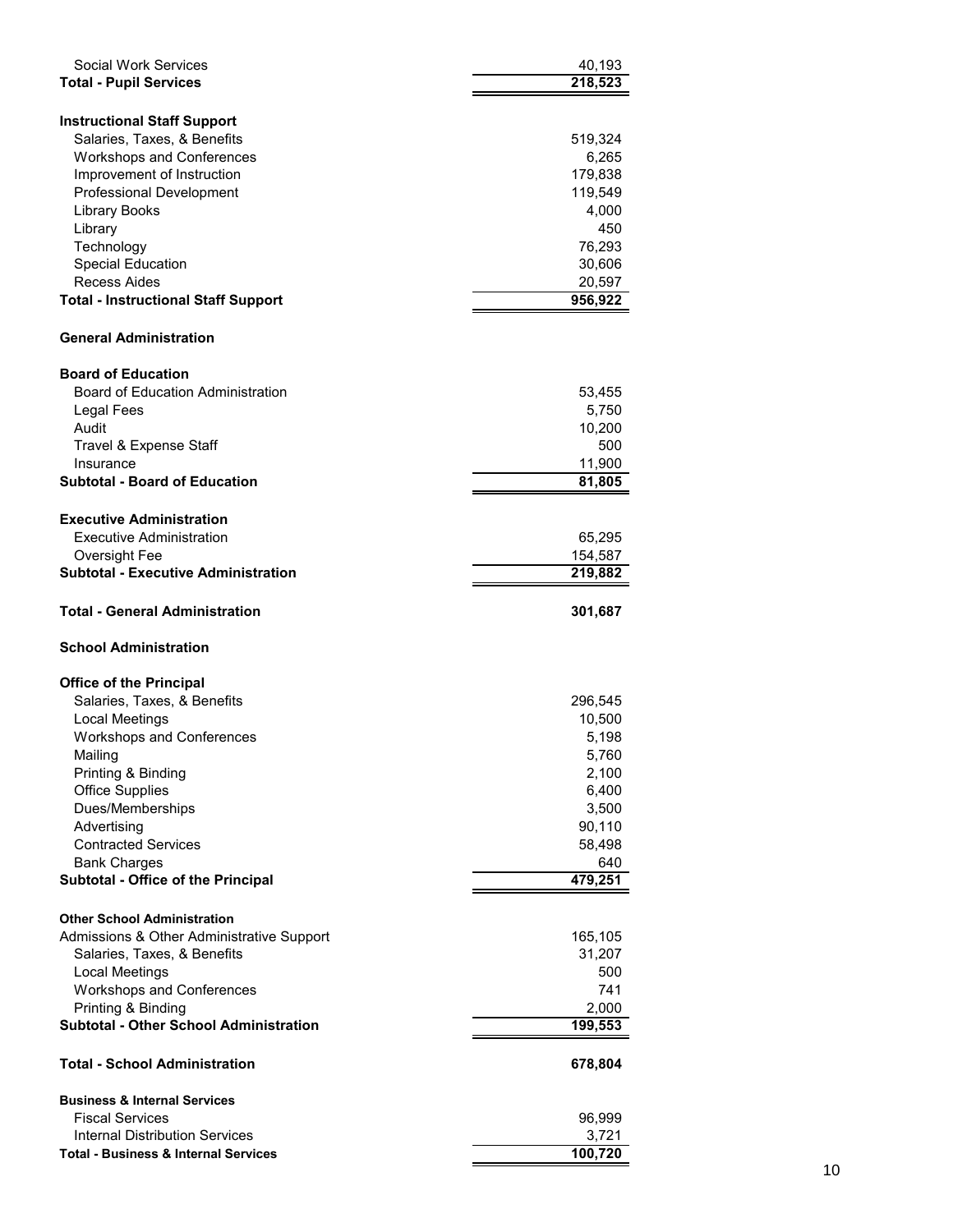| <b>Information Services</b><br>45,431<br><b>Staff/Personnel Services</b><br>182,525<br><b>Data Processing Services</b><br>140,763<br><b>Other Central Services</b><br>53,860<br><b>Total - Central Services</b><br>422,579<br><b>Operations &amp; Maintenance</b><br>28,704<br><b>Internal Building Services</b><br>Telephone<br>2,715<br>Heat<br>2,200<br>Electric<br>67,725<br>Sewer<br>15,175<br>Waste & Trash Disposal<br>9,100<br><b>Building Maintenance &amp; Repair</b><br>330,135<br>Equipment Maintenance & Repair<br>5,960<br>Lease of Building<br>1,475,889<br>Lease of Equipment<br>7,710<br>Supplies<br>14,171<br>57,343<br><b>Equipment Purchases</b><br>Liability Insurance<br>1,600<br><b>Property Taxes</b><br>108,330<br>Property Insurance<br>10,800<br>Safety & Security<br>60,373<br>2,197,930<br><b>Total - Operations &amp; Maintenance</b><br><b>Pupil Transportation Services</b><br><b>Contracted Transportation</b><br>4,150<br>4,150<br><b>Total - Pupil Transportation Services</b><br><b>Other Support Services</b><br><b>Pupil Activities</b><br>Salaries, Taxes, & Benefits<br><b>Contracted Services</b><br><b>Supplies</b><br><b>Total - Pupil Activities</b><br>Outgoing Transfer to School Service Fund<br>Total Expenditures & Other Transactions<br>9,805,948<br><b>Revenues and Other Financing Sources Over</b><br>(Under) Expenditures and Other Uses<br>570,143<br>Beginning Fund Balance (7/1)<br>(527, 332)<br><b>Ending Fund Balance</b><br>42,811 | <b>Central Services</b> |  |
|--------------------------------------------------------------------------------------------------------------------------------------------------------------------------------------------------------------------------------------------------------------------------------------------------------------------------------------------------------------------------------------------------------------------------------------------------------------------------------------------------------------------------------------------------------------------------------------------------------------------------------------------------------------------------------------------------------------------------------------------------------------------------------------------------------------------------------------------------------------------------------------------------------------------------------------------------------------------------------------------------------------------------------------------------------------------------------------------------------------------------------------------------------------------------------------------------------------------------------------------------------------------------------------------------------------------------------------------------------------------------------------------------------------------------------------------------------------------------------------------------|-------------------------|--|
|                                                                                                                                                                                                                                                                                                                                                                                                                                                                                                                                                                                                                                                                                                                                                                                                                                                                                                                                                                                                                                                                                                                                                                                                                                                                                                                                                                                                                                                                                                  |                         |  |
|                                                                                                                                                                                                                                                                                                                                                                                                                                                                                                                                                                                                                                                                                                                                                                                                                                                                                                                                                                                                                                                                                                                                                                                                                                                                                                                                                                                                                                                                                                  |                         |  |
|                                                                                                                                                                                                                                                                                                                                                                                                                                                                                                                                                                                                                                                                                                                                                                                                                                                                                                                                                                                                                                                                                                                                                                                                                                                                                                                                                                                                                                                                                                  |                         |  |
|                                                                                                                                                                                                                                                                                                                                                                                                                                                                                                                                                                                                                                                                                                                                                                                                                                                                                                                                                                                                                                                                                                                                                                                                                                                                                                                                                                                                                                                                                                  |                         |  |
|                                                                                                                                                                                                                                                                                                                                                                                                                                                                                                                                                                                                                                                                                                                                                                                                                                                                                                                                                                                                                                                                                                                                                                                                                                                                                                                                                                                                                                                                                                  |                         |  |
|                                                                                                                                                                                                                                                                                                                                                                                                                                                                                                                                                                                                                                                                                                                                                                                                                                                                                                                                                                                                                                                                                                                                                                                                                                                                                                                                                                                                                                                                                                  |                         |  |
|                                                                                                                                                                                                                                                                                                                                                                                                                                                                                                                                                                                                                                                                                                                                                                                                                                                                                                                                                                                                                                                                                                                                                                                                                                                                                                                                                                                                                                                                                                  |                         |  |
|                                                                                                                                                                                                                                                                                                                                                                                                                                                                                                                                                                                                                                                                                                                                                                                                                                                                                                                                                                                                                                                                                                                                                                                                                                                                                                                                                                                                                                                                                                  |                         |  |
|                                                                                                                                                                                                                                                                                                                                                                                                                                                                                                                                                                                                                                                                                                                                                                                                                                                                                                                                                                                                                                                                                                                                                                                                                                                                                                                                                                                                                                                                                                  |                         |  |
|                                                                                                                                                                                                                                                                                                                                                                                                                                                                                                                                                                                                                                                                                                                                                                                                                                                                                                                                                                                                                                                                                                                                                                                                                                                                                                                                                                                                                                                                                                  |                         |  |
|                                                                                                                                                                                                                                                                                                                                                                                                                                                                                                                                                                                                                                                                                                                                                                                                                                                                                                                                                                                                                                                                                                                                                                                                                                                                                                                                                                                                                                                                                                  |                         |  |
|                                                                                                                                                                                                                                                                                                                                                                                                                                                                                                                                                                                                                                                                                                                                                                                                                                                                                                                                                                                                                                                                                                                                                                                                                                                                                                                                                                                                                                                                                                  |                         |  |
|                                                                                                                                                                                                                                                                                                                                                                                                                                                                                                                                                                                                                                                                                                                                                                                                                                                                                                                                                                                                                                                                                                                                                                                                                                                                                                                                                                                                                                                                                                  |                         |  |
|                                                                                                                                                                                                                                                                                                                                                                                                                                                                                                                                                                                                                                                                                                                                                                                                                                                                                                                                                                                                                                                                                                                                                                                                                                                                                                                                                                                                                                                                                                  |                         |  |
|                                                                                                                                                                                                                                                                                                                                                                                                                                                                                                                                                                                                                                                                                                                                                                                                                                                                                                                                                                                                                                                                                                                                                                                                                                                                                                                                                                                                                                                                                                  |                         |  |
|                                                                                                                                                                                                                                                                                                                                                                                                                                                                                                                                                                                                                                                                                                                                                                                                                                                                                                                                                                                                                                                                                                                                                                                                                                                                                                                                                                                                                                                                                                  |                         |  |
|                                                                                                                                                                                                                                                                                                                                                                                                                                                                                                                                                                                                                                                                                                                                                                                                                                                                                                                                                                                                                                                                                                                                                                                                                                                                                                                                                                                                                                                                                                  |                         |  |
|                                                                                                                                                                                                                                                                                                                                                                                                                                                                                                                                                                                                                                                                                                                                                                                                                                                                                                                                                                                                                                                                                                                                                                                                                                                                                                                                                                                                                                                                                                  |                         |  |
|                                                                                                                                                                                                                                                                                                                                                                                                                                                                                                                                                                                                                                                                                                                                                                                                                                                                                                                                                                                                                                                                                                                                                                                                                                                                                                                                                                                                                                                                                                  |                         |  |
|                                                                                                                                                                                                                                                                                                                                                                                                                                                                                                                                                                                                                                                                                                                                                                                                                                                                                                                                                                                                                                                                                                                                                                                                                                                                                                                                                                                                                                                                                                  |                         |  |
|                                                                                                                                                                                                                                                                                                                                                                                                                                                                                                                                                                                                                                                                                                                                                                                                                                                                                                                                                                                                                                                                                                                                                                                                                                                                                                                                                                                                                                                                                                  |                         |  |
|                                                                                                                                                                                                                                                                                                                                                                                                                                                                                                                                                                                                                                                                                                                                                                                                                                                                                                                                                                                                                                                                                                                                                                                                                                                                                                                                                                                                                                                                                                  |                         |  |
|                                                                                                                                                                                                                                                                                                                                                                                                                                                                                                                                                                                                                                                                                                                                                                                                                                                                                                                                                                                                                                                                                                                                                                                                                                                                                                                                                                                                                                                                                                  |                         |  |
|                                                                                                                                                                                                                                                                                                                                                                                                                                                                                                                                                                                                                                                                                                                                                                                                                                                                                                                                                                                                                                                                                                                                                                                                                                                                                                                                                                                                                                                                                                  |                         |  |
|                                                                                                                                                                                                                                                                                                                                                                                                                                                                                                                                                                                                                                                                                                                                                                                                                                                                                                                                                                                                                                                                                                                                                                                                                                                                                                                                                                                                                                                                                                  |                         |  |
|                                                                                                                                                                                                                                                                                                                                                                                                                                                                                                                                                                                                                                                                                                                                                                                                                                                                                                                                                                                                                                                                                                                                                                                                                                                                                                                                                                                                                                                                                                  |                         |  |
|                                                                                                                                                                                                                                                                                                                                                                                                                                                                                                                                                                                                                                                                                                                                                                                                                                                                                                                                                                                                                                                                                                                                                                                                                                                                                                                                                                                                                                                                                                  |                         |  |
|                                                                                                                                                                                                                                                                                                                                                                                                                                                                                                                                                                                                                                                                                                                                                                                                                                                                                                                                                                                                                                                                                                                                                                                                                                                                                                                                                                                                                                                                                                  |                         |  |
|                                                                                                                                                                                                                                                                                                                                                                                                                                                                                                                                                                                                                                                                                                                                                                                                                                                                                                                                                                                                                                                                                                                                                                                                                                                                                                                                                                                                                                                                                                  |                         |  |
|                                                                                                                                                                                                                                                                                                                                                                                                                                                                                                                                                                                                                                                                                                                                                                                                                                                                                                                                                                                                                                                                                                                                                                                                                                                                                                                                                                                                                                                                                                  |                         |  |
|                                                                                                                                                                                                                                                                                                                                                                                                                                                                                                                                                                                                                                                                                                                                                                                                                                                                                                                                                                                                                                                                                                                                                                                                                                                                                                                                                                                                                                                                                                  |                         |  |
|                                                                                                                                                                                                                                                                                                                                                                                                                                                                                                                                                                                                                                                                                                                                                                                                                                                                                                                                                                                                                                                                                                                                                                                                                                                                                                                                                                                                                                                                                                  |                         |  |
|                                                                                                                                                                                                                                                                                                                                                                                                                                                                                                                                                                                                                                                                                                                                                                                                                                                                                                                                                                                                                                                                                                                                                                                                                                                                                                                                                                                                                                                                                                  |                         |  |
|                                                                                                                                                                                                                                                                                                                                                                                                                                                                                                                                                                                                                                                                                                                                                                                                                                                                                                                                                                                                                                                                                                                                                                                                                                                                                                                                                                                                                                                                                                  |                         |  |
|                                                                                                                                                                                                                                                                                                                                                                                                                                                                                                                                                                                                                                                                                                                                                                                                                                                                                                                                                                                                                                                                                                                                                                                                                                                                                                                                                                                                                                                                                                  |                         |  |
|                                                                                                                                                                                                                                                                                                                                                                                                                                                                                                                                                                                                                                                                                                                                                                                                                                                                                                                                                                                                                                                                                                                                                                                                                                                                                                                                                                                                                                                                                                  |                         |  |
|                                                                                                                                                                                                                                                                                                                                                                                                                                                                                                                                                                                                                                                                                                                                                                                                                                                                                                                                                                                                                                                                                                                                                                                                                                                                                                                                                                                                                                                                                                  |                         |  |
|                                                                                                                                                                                                                                                                                                                                                                                                                                                                                                                                                                                                                                                                                                                                                                                                                                                                                                                                                                                                                                                                                                                                                                                                                                                                                                                                                                                                                                                                                                  |                         |  |
|                                                                                                                                                                                                                                                                                                                                                                                                                                                                                                                                                                                                                                                                                                                                                                                                                                                                                                                                                                                                                                                                                                                                                                                                                                                                                                                                                                                                                                                                                                  |                         |  |
|                                                                                                                                                                                                                                                                                                                                                                                                                                                                                                                                                                                                                                                                                                                                                                                                                                                                                                                                                                                                                                                                                                                                                                                                                                                                                                                                                                                                                                                                                                  |                         |  |
|                                                                                                                                                                                                                                                                                                                                                                                                                                                                                                                                                                                                                                                                                                                                                                                                                                                                                                                                                                                                                                                                                                                                                                                                                                                                                                                                                                                                                                                                                                  |                         |  |
|                                                                                                                                                                                                                                                                                                                                                                                                                                                                                                                                                                                                                                                                                                                                                                                                                                                                                                                                                                                                                                                                                                                                                                                                                                                                                                                                                                                                                                                                                                  |                         |  |